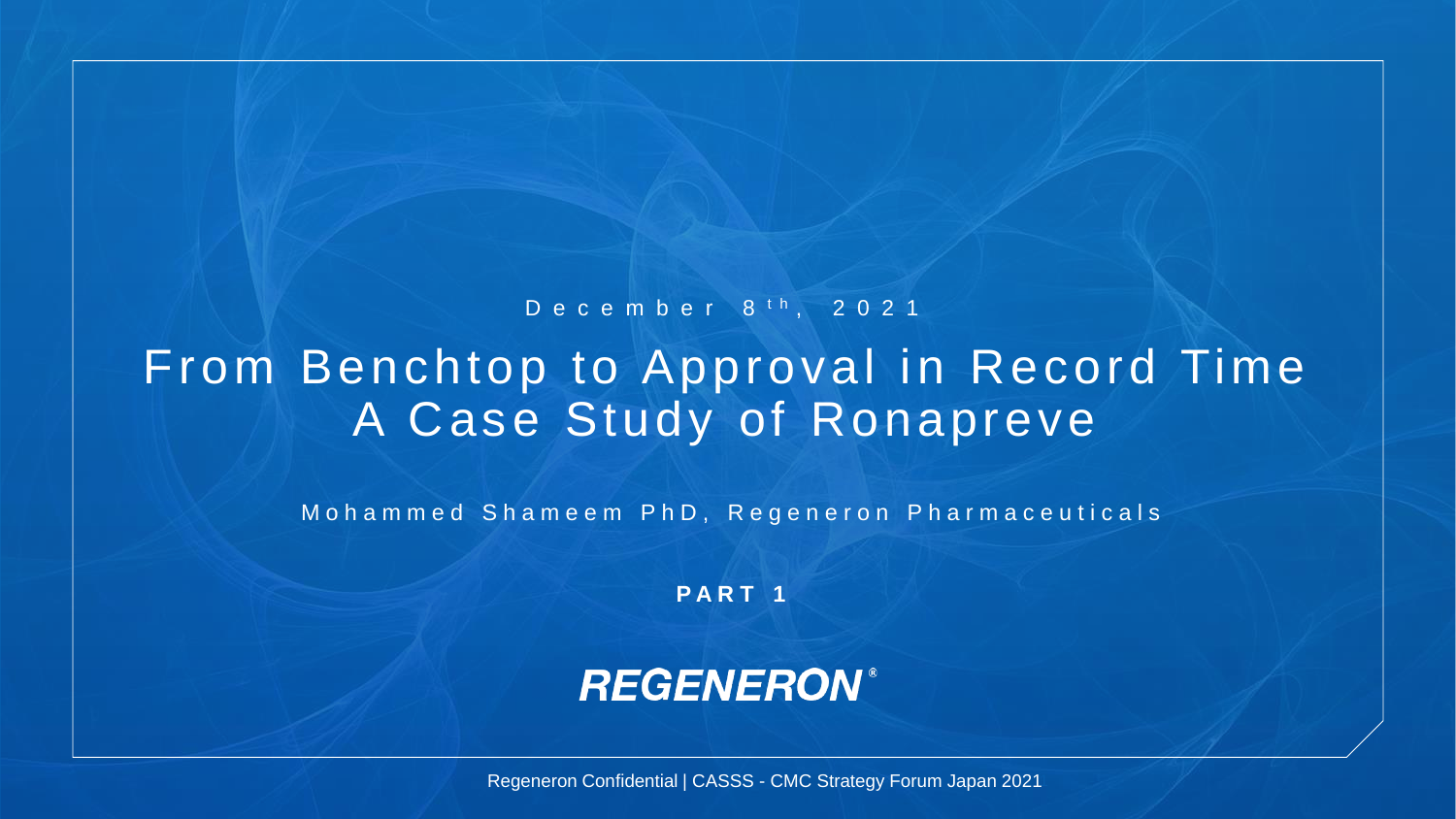**Ronapreve, an antibody cocktail, was designed to safeguard against viral resistance by targeting two non-overlapping epitopes on the viral spike protein** 



REGN10933 (casirivimab) and REGN10987 (imdevimab) bind specifically to distinct, non-overlapping epitopes on the receptor binding domain of the spike protein. Both antibodies neutralize virus infectivity by blocking binding to ACE2 receptors on human cells



A key element of having two epitopes (mAb cocktail) is to reduce the likelihood of viral resistance

2 publications in SCIENCE (Vol 369, Issue 6506, Yr 2020) for details

**REGENERON**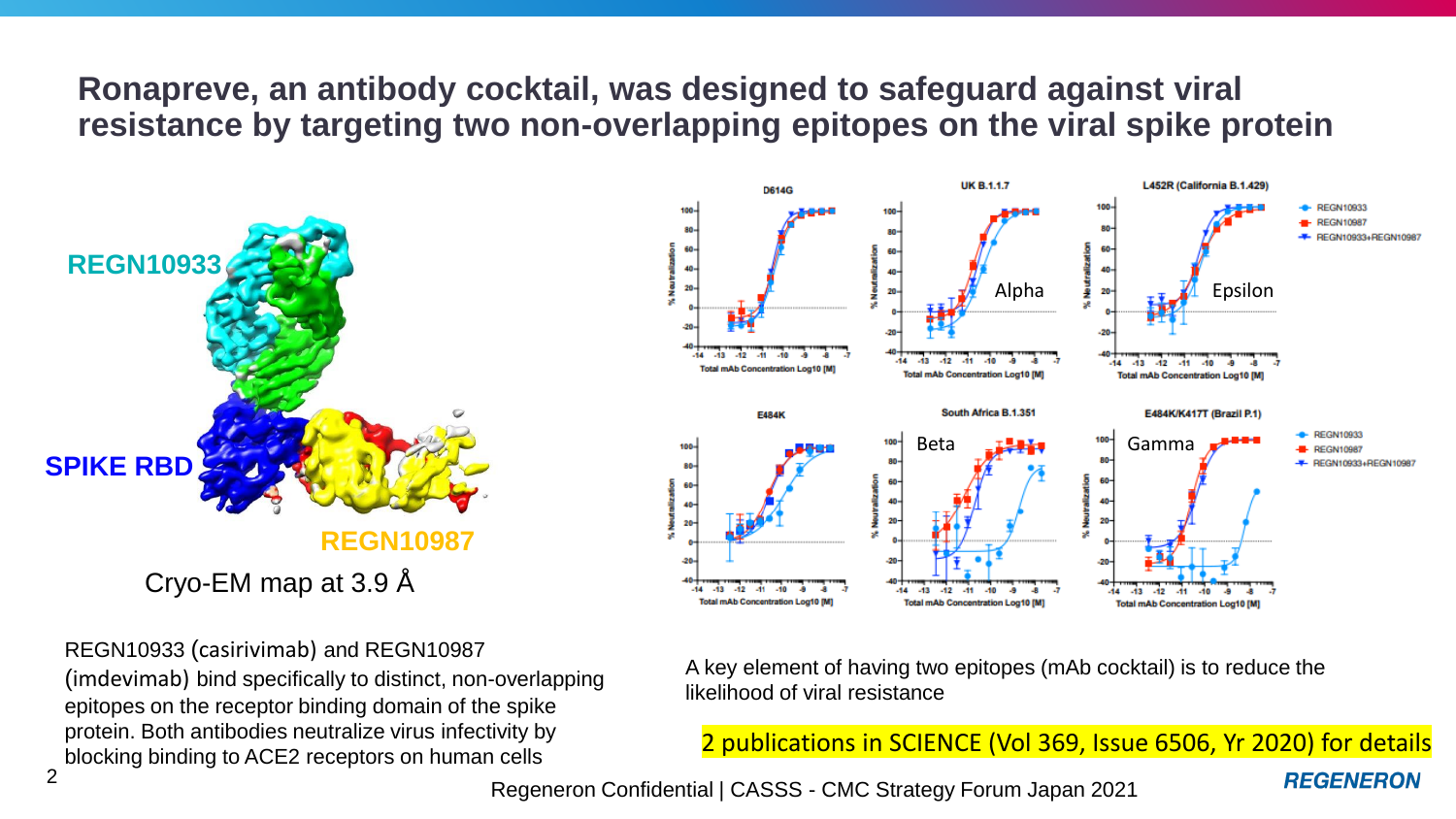# **Ronapreve® (REGEN-COV) Drug Product**



### **Product Highlights**

- Two antibody (casirivimab and imdevimab) product for both IV and SC administration
- A single platform formulation at 120mg/ml for individual antibodies
- A co-formulation is EUA approved in the USA
- Emergency Use Authorization (EUA) granted by the FDA (21 Nov 2020)
- **First full approval in Japan (20 July 2021)**
- MAA fully approved by the EMA (12 Nov 2021)
- BLA accepted by the FDA for priority review (Oct 2021)

**REGENERON**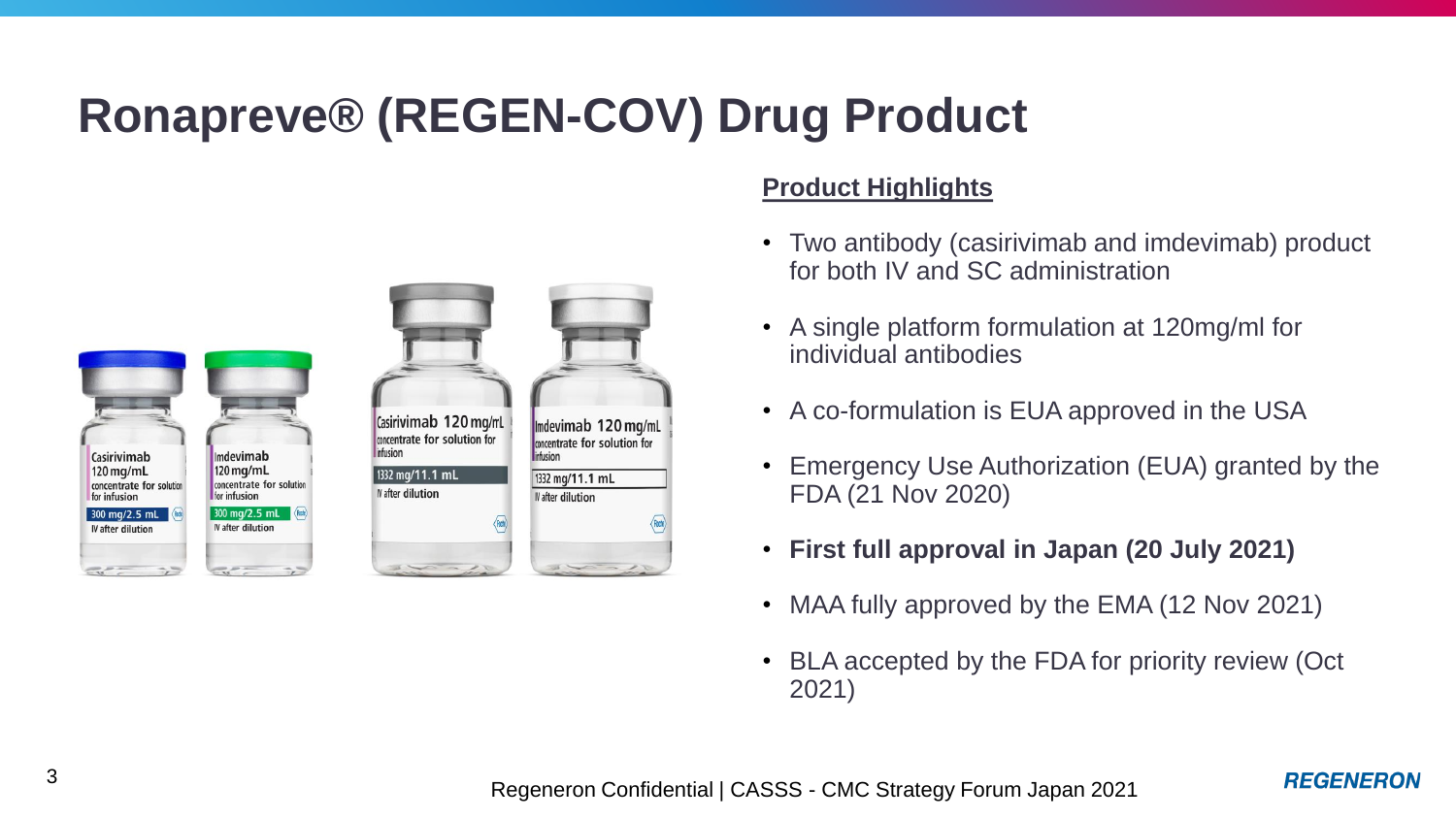## **Antibody cocktail development and production at pandemic speed**



#### **REGENERON**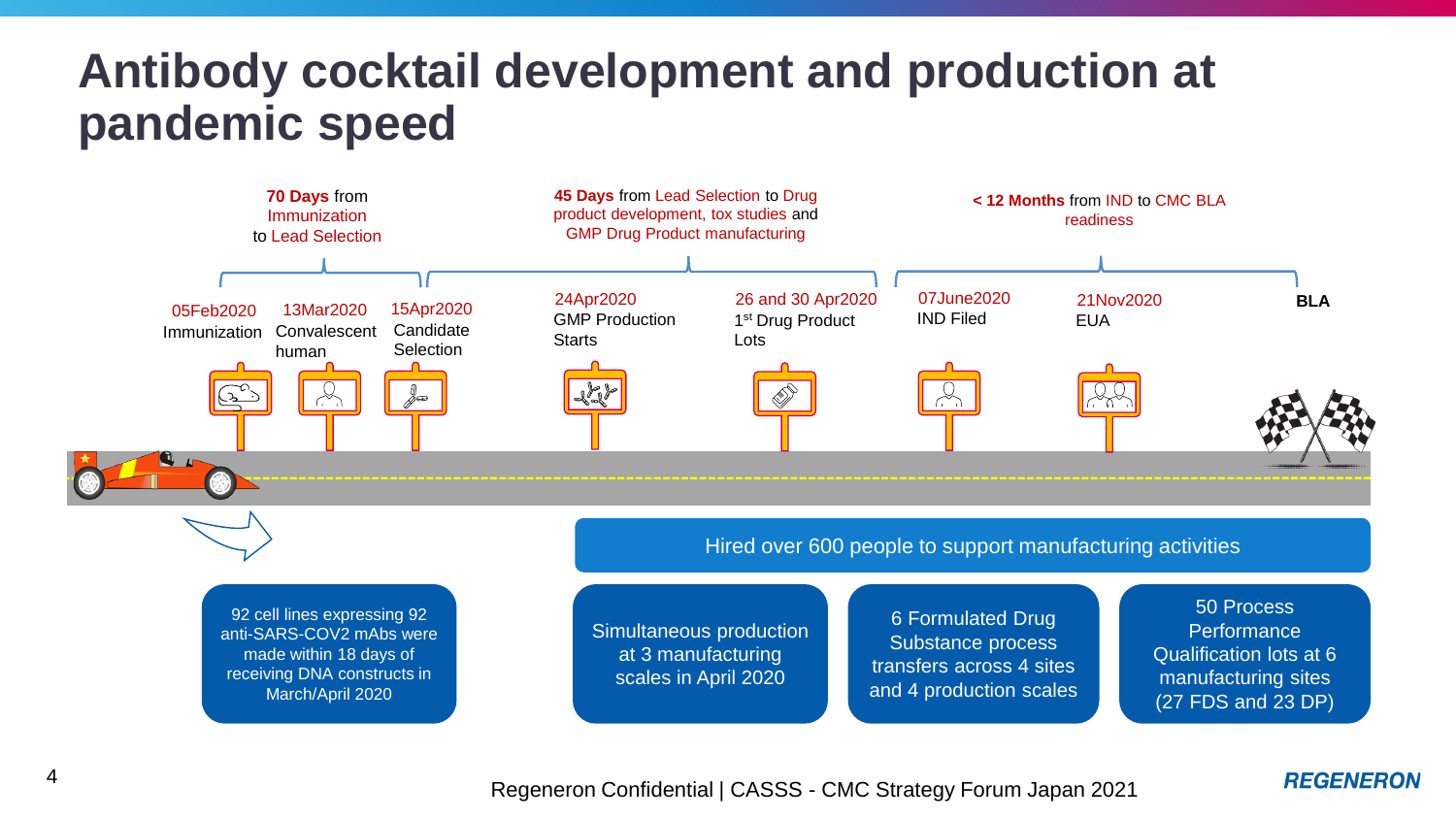# **End-to End Discovery to Production**

Enabled by integrated application of core technologies developed over 30 years, effective, tried and tested business processes, and culture - *Nothing new was created for covid*

## **VelociSuite® Technologies**

### **WVELOCIGENE®**

High-throughput generation of any desired genetic alteration in mouse embryonic stem cells

### *ENVELOCIMOUSE*

High-throughput generation of mouse models directly from embryonic stem cells

### Y VELOCIMMUNE®

Mice mount robust immune response expressing human antibodies

### **EXPELOCIMAB®**

Rapid discovery of mAbs and construction of high titer, ultra-stable CHO cell lines

### **Process Knowledge**

Speed-to-clinic standard approach using platform knowledge from > 40 VelociSuite molecules -

- Combine with robust and predictable platform manufacturing process
- **No cell line-specific process development required**
- **ZERO** experimentation or optimization occurs for speed to clinic production
- Platform formulation
- Platform analytical methods

### **Culture**

- "Make it Happen": No tolerance for bureaucracy
- "Be Great Together": Shared sense of success and excellence; familiarity and respect at all levels
- "Do What's Right": No shortcuts in the application of GMP or the focus on patient safety

## **Ways of Working**

- Facilities maximally leverage platform
	- Functional equivalency
	- Shared SOPs across facilities / sites
- Standard procedures in place to compare new molecules to platform to leverage data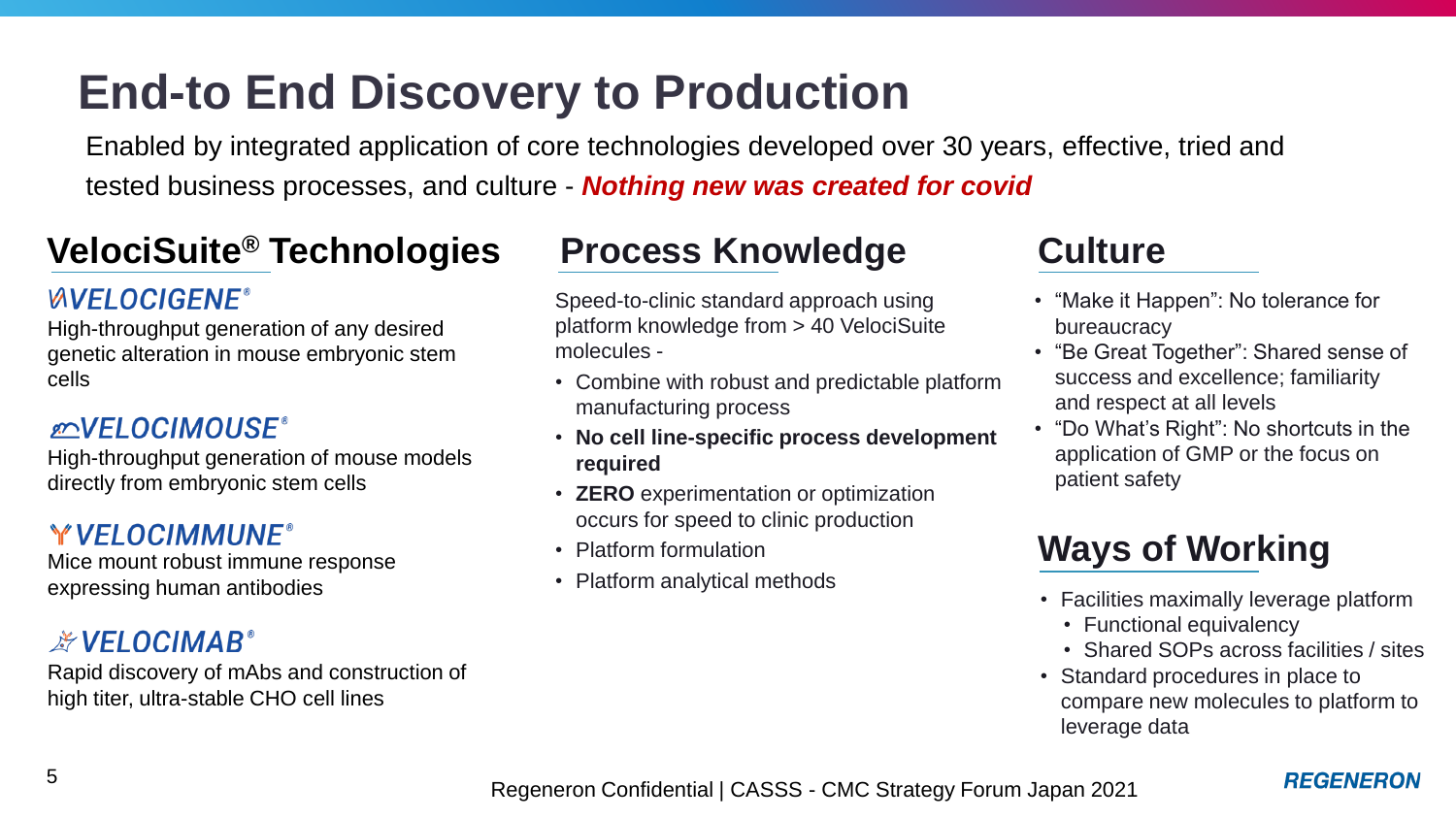# **Overcoming obstacles**

Alternative routes able to be taken because of technology, platform, experience and culture

### **TIME!**

- We relied on our platform
- >40 VelociSuite ® Molecules
- Platform manufacturing process, formulation and analytical methods
- Leverage platform data for long lead items: stability, virus clearance
- *Ask the right questions*
- Wealth of experience with transfers and scale ups across Regeneron network

#### **Bulk Production Capacity-Process Transfers to Ireland Facility**

- History of Success Over 70 successful process transfers
- Plants designed with transfers in mind; identical equipment across process areas and sites
- Shared SOPs and training across facilities; ↓risk of operational differences
- **Culture-** Strong inspection history; Zero observation Regeneron culture.

#### **Workforce Challenges**

- Employee experience with platform
- Onboarding and Training: FTEs able to work across multiple suites
- Workplace protocols to prevent transmission of essential employees

### **Filling Capacity Challenges**

- Rapid pivot to transfer to multiple CMOs
- History of successful transfers and use of multiple CMOs
- Unprecedented collaboration and cooperation with FDA

#### **Lack of Product/Process Specific Data**

- Leverage **Platform and Prior Knowledge**  using risk-based approaches
- Execute at risk with confidence in platform and processes

#### **Global Raw Material Shortages**

- Materials in inventory
- Platform processes improve inventory management
- Culture Prediction of pandemic impact and pre-emptive ordering

#### **REGENERON**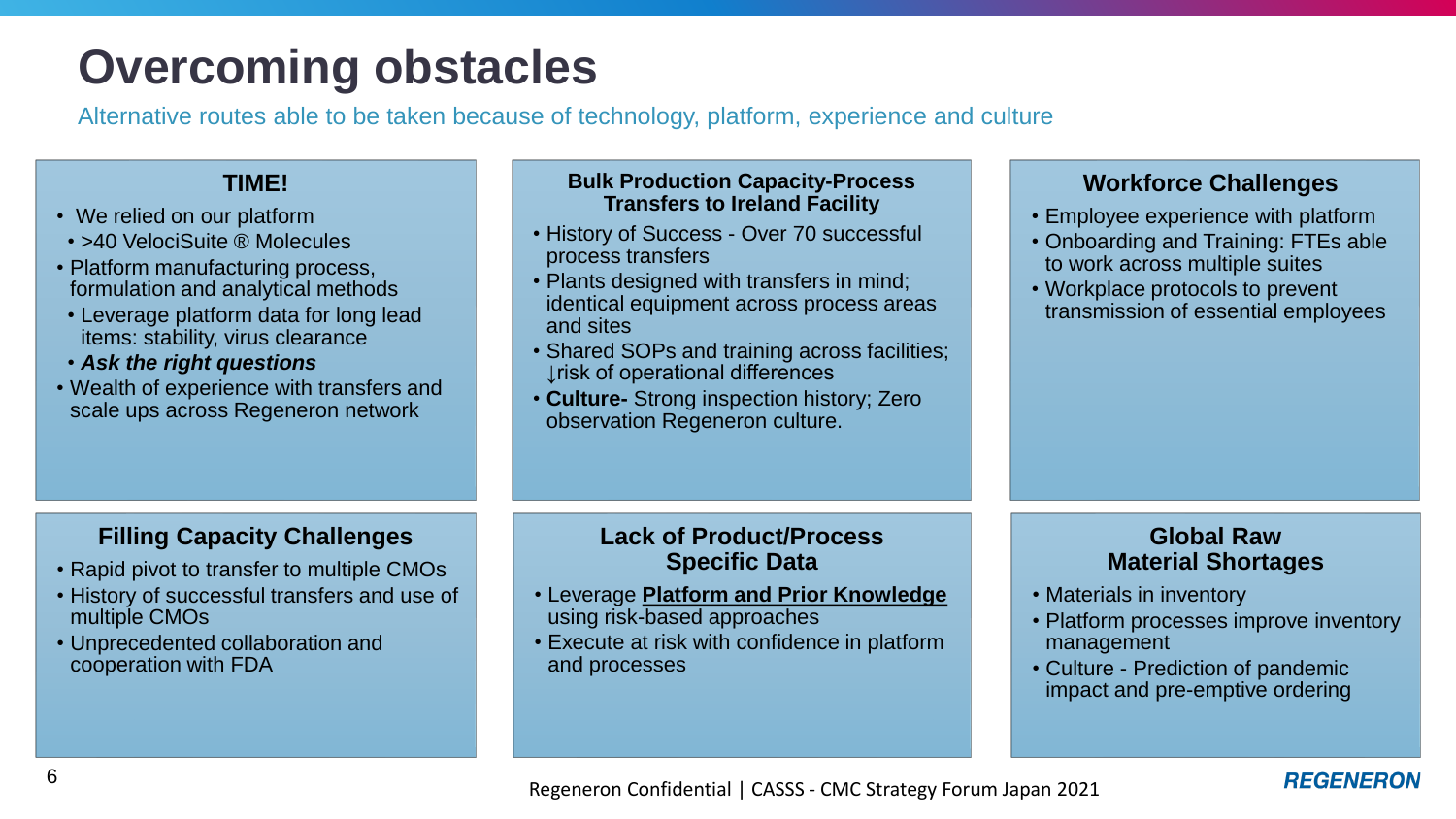# **Product Stability for Rapid Response**

Built upon foundation established by platform technologies and business processes

### **EUA Justification of Shelf Life**

- Regeneron platform manufacturing process: platform formulation used to deliver stable formulations for more than 20 clinical programs
- **Predictive modelling** applied for predicting and justifying shelf-life stability at  $2 - 8$  °C
- 24 months of shelf life was approved for the EUA of vial drug products
- Comparison of stress stability data with stress and long-term stability data from similar Regeneron monoclonal antibodies in similar platform formulation



#### %HMW formation rates; Similar to other high concentration formulations



#### **Predicted change at 2-8 °C (Arrhenius fits)**

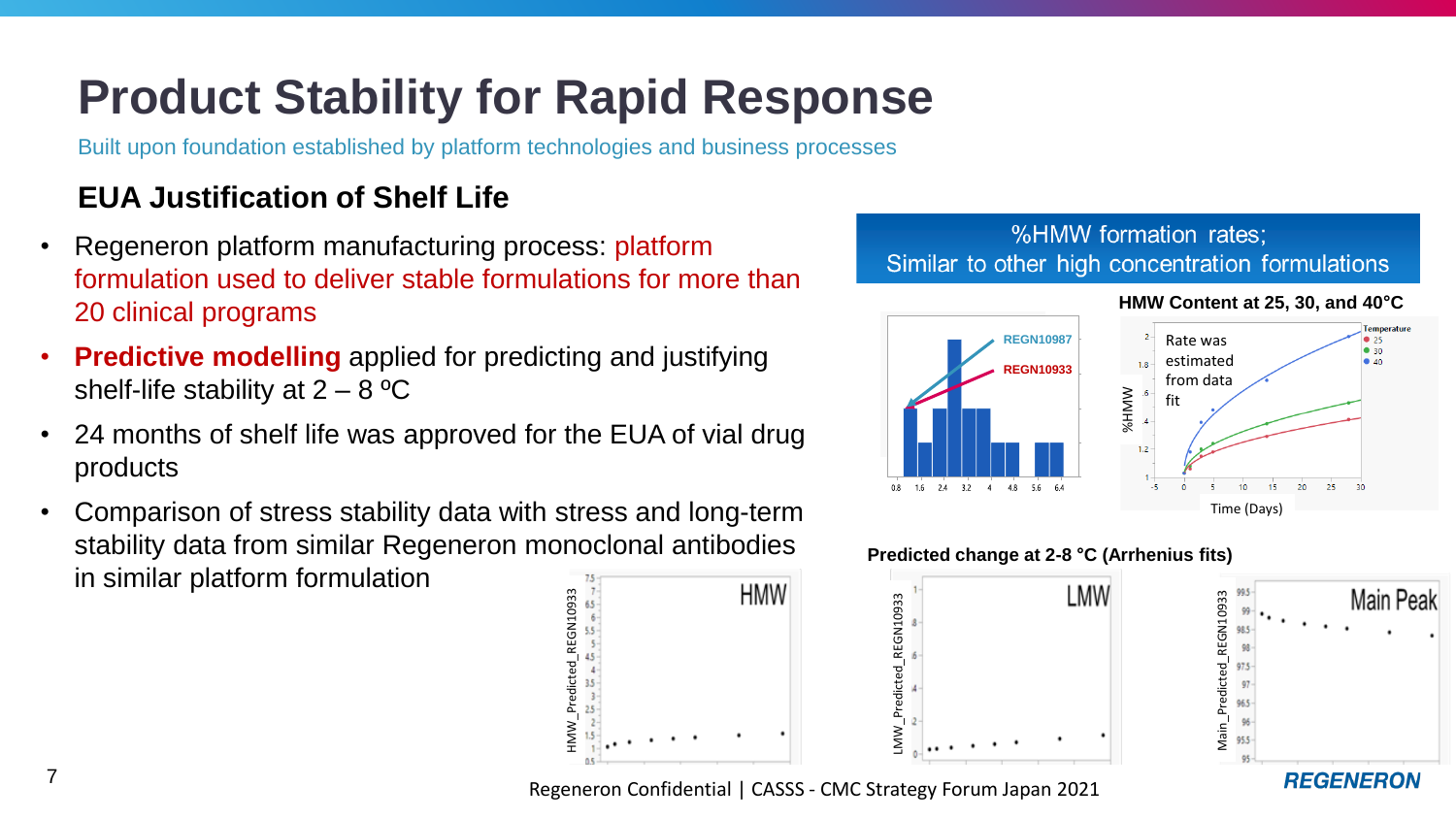# **Commercial Readiness**

Built upon foundation established by platform technologies and business processes





**1.** Evaluation of relevant inputs and outputs for all unit operations including statistical evaluation of non-routine, enhanced testing. (*enhanced PPQ level sampling built into tech transfer process for pre-PPQ lots*)

**2.** Statistically generated meaningful, validation criteria to demonstrate process consistency

**3.** Presentation of data for PPQ lots in context of manufacturing history (blue), including non-PPQ lots produced post protocol (Black).

**4.** Process area 1 PPQ Lots

**5.** Process area 2 PPQ Lot